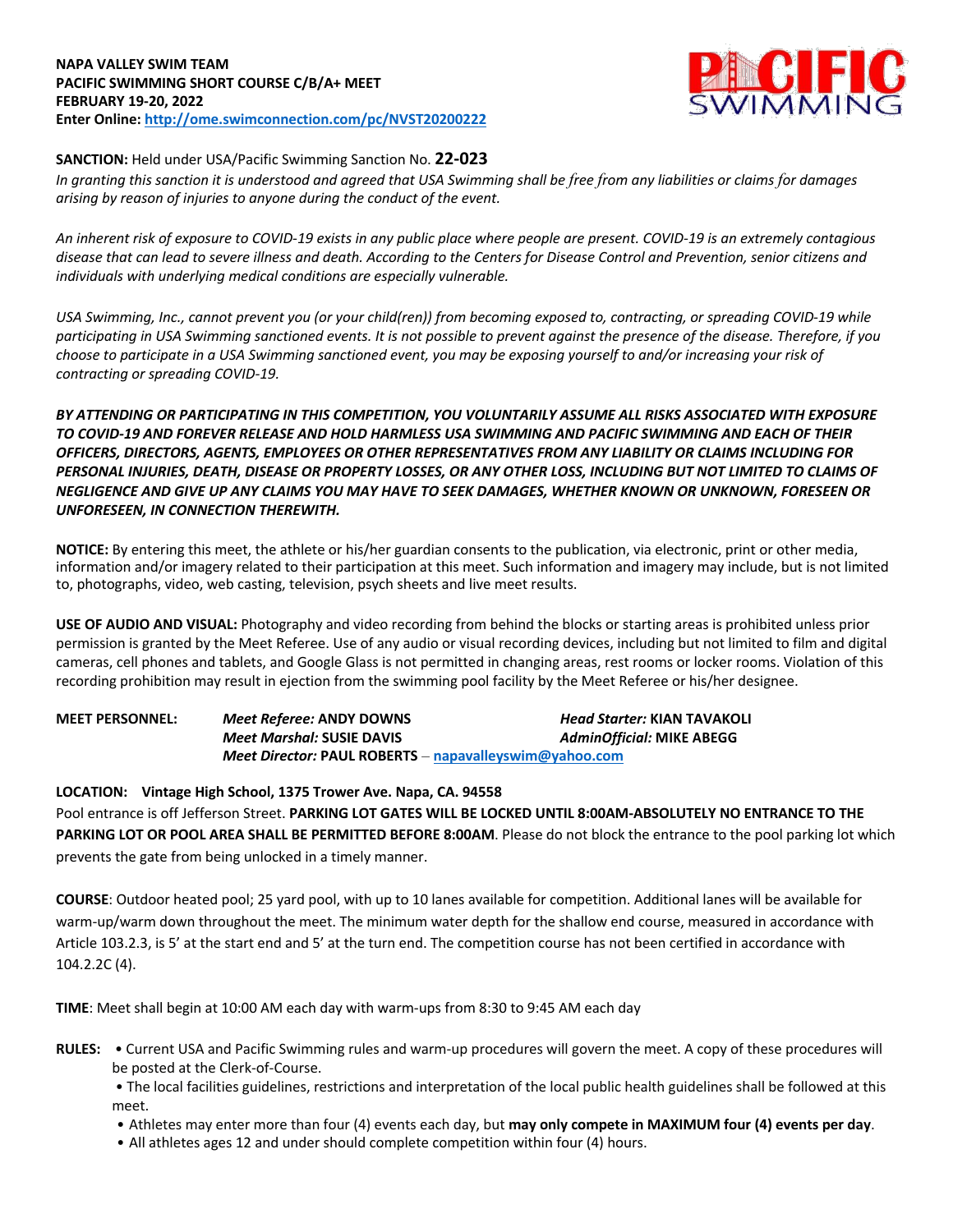• Entries shall be accepted until the number of splashes exceeds the estimated time line, per the "Four-Hour Rule," based on the athlete's age and gender.

• If local conditions warrant it the Meet Referee, with the concurrence of the Meet Director, may require a mandatory scratch down. Immediate cash refunds shall be made for any mandatory scratches.

• All events will be swum in event order and in a "FAST to SLOW" sequence with the options of reversing the sequence at the discretion of the Meet Referee and Meet Director.

• All Open events (400IM, 200IM, 500 Freestyle, 1000 Freestyle) may be swum in alternate girls' and boys' heats, or in combined heats of girls and boys at the discretion of the Meet Referee and Meet Director.

• Athletes in the 500 and 1000 Freestyle shall provide their own lap counters and timers.

• In order to enter the Open Events (400IM, 500 Freestyle, 1000 Freestyle), except the 200 IM, the athlete shall have met the listed qualifying time or have coach verification. If the athlete's coach is to verify the athlete's ability to achieve the minimum entry time per Pacific Swimming Rule 4A2, please contact the Meet Director, Meet Referee AND Administrative Official.

• At the discretion of the Meet Referee, events and heats may be combined.

• **All coaches and deck officials shall display their current USA Swimming membership cards in a visible manner. Deck Pass may be used to prove registration status.**

**ATTENTION HIGH SCHOOL ATHLETES:** If you are a high school athlete in season, you need to be Unattached from this meet. It is the athlete's responsibility to be Unattached from this meet. You can un-attach at the meet if necessary. This does not apply to athletes swimming under the rules of the Nevada Interscholastic Activities Association (NIAA).

**UNACCOMPANIED ATHLETES:** Any USA Swimming athlete-member competing at the meet shall be accompanied by a USA Swimming member-coach for the purposes of athlete supervision during warm-up, competition and warm-down. If a coach-member of the athlete's USA Swimming Club does not attend the meet to serve in said supervisory capacity, it is the responsibility of the athlete or the athlete's legal guardian to arrange for supervision by a USA Swimming member-coach. The meet director or meet referee may assist the athlete in making arrangements for such supervision; however, it is recommended that such arrangements be made in advance of the meet by the athlete's USA Swimming Club Member-Coach.

**RACING STARTS:** Any athlete entered in the meet shall be certified by a USA Swimming member-coach as being proficient in performing a racing start, or shall start each race from within the water. When unaccompanied by a USA Swimming member coach, it is the responsibility of the athlete or the athlete's legal guardian to ensure compliance with this requirement.

**RESTRICTIONS:** • Smoking and the use of other tobacco products is prohibited on the pool deck, in the locker rooms, in spectator

- seating on standing areas and in all areas used by athletes, during the meet and during warm-up periods.
- Sale and use of alcoholic beverages is prohibited in all areas of the meet venue.
- No glass containers are allowed in the meet venue.
- No propane heater is permitted except for snack bar/meet operations.
- All shelters shall be properly secured.
- Deck Changes are prohibited.
- All animals, except service animals, are prohibited from all areas of the competition venue.

• Destructive devices, to include but not limited to, explosive devices and equipment, firearms (open or concealed), blades, knives, mace, stun guns and blunt objects are strictly prohibited in the swimming facility and its surrounding areas. If observed, the Meet Referee or his/her designee may ask that these devices be stored safely away from the public or removed from the facility. Noncompliance may result in the reporting to law enforcement authorities and ejection from the facility. Law enforcement officers (LEO) are exempt per applicable laws.

• Operation of a drone, or any other flying apparatus, is prohibited over the venue (pools, athlete/coach areas, spectator areas and open ceiling locker rooms) any time athletes, coaches, officials and/or spectators are present.

• No food or drink is allowed in locker rooms.

• **ONLY HOSTING CLUB, VENDOR AND COACHES' TENTS ARE ALLOWED ON THE POOL DECK**

• **ONLY COACHES, ATHLETES, TIMERS AND MEET STAFF ARE ALLOWED BEHIND THE STARTING BLOCKS DURING WARMUPS AND WHILE MEET IS IN SESSION.**

**ELIGIBILITY:** • Athletes shall be current members of USA Swimming and enter their name and registration number on the meet entry card exactly as they are shown on their Registration Card. If this is not done, it may be difficult to match the athlete with the registration database. The meet host shall check all athlete registrations against the SWIMS database and if not found to be registered, the Meet Director shall accept the registration at the meet (a \$10 surcharge shall be added to the regular registration fee). Duplicate registrations shall be refunded by mail.

• Athletes in the "A" Division shall have met at least the listed USA Swimming Motivational "A" minimum time standard. Athletes in the "B" Division shall have met at least the listed "B" minimum time standard. All entry times slower than the "B" time standard shall be in the "C" Division.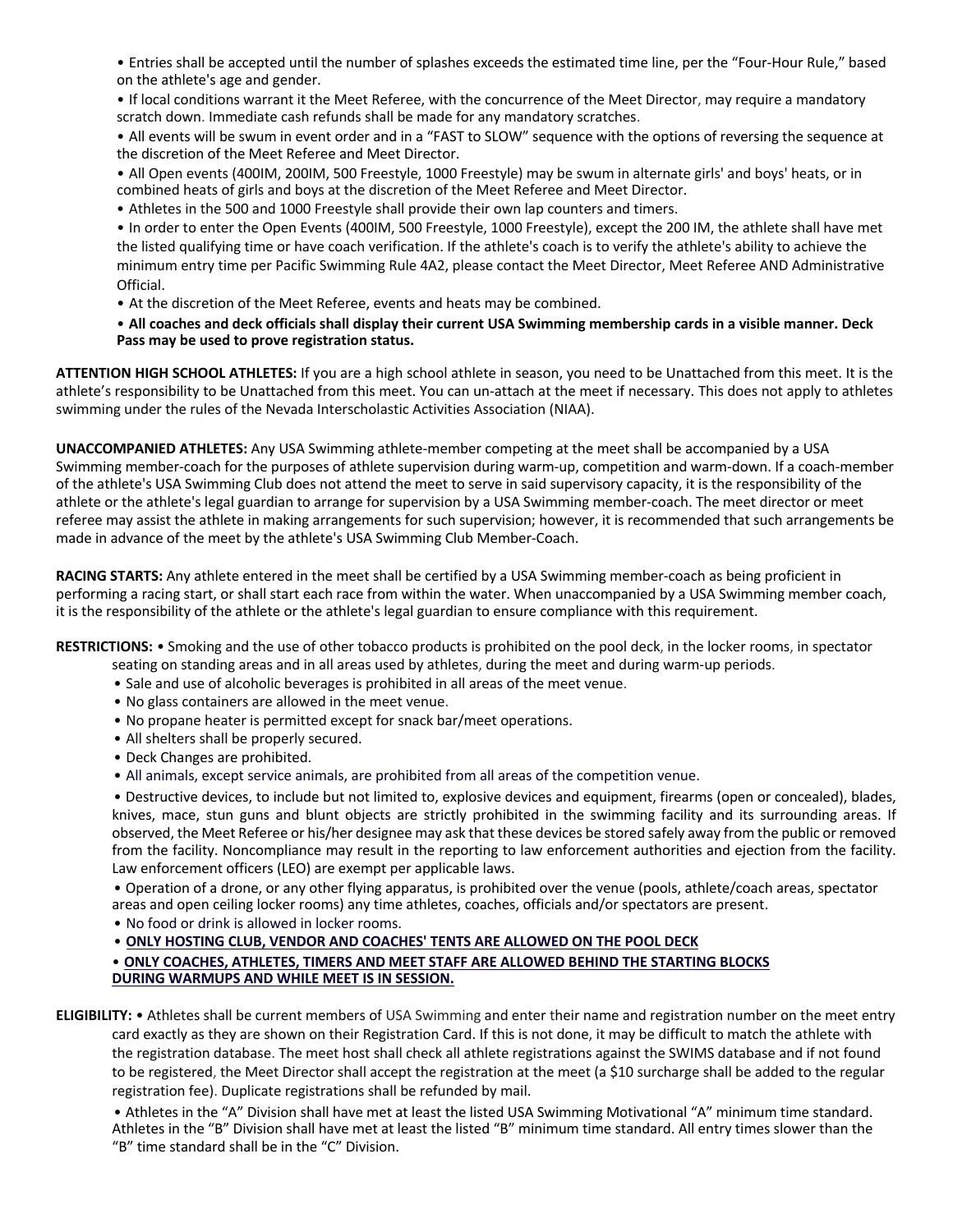• **EXCEPT the events requiring a min. entry time**, "NO TIME" entries shall be accepted and placed in the slowest heats.

• Entry times submitted for this meet may be checked against a computer database and may be changed in accordance with Pacific Swimming Entry Time Verification Procedures.

• Athletes with a disability are welcome to attend this meet and should contact the Meet Director or Meet Referee regarding any special accommodations on entry times and seeding per Pacific Swimming policy.

• All athletes 18 and older must have completed the Athlete Protection Training to be allowed to compete.

• Athletes 19 years of age and over may compete in the meet for time only, no awards. Such athlete shall meet standards for the 17-18 age group.

• Age on the first day of the meet shall determine the athlete's age for the entire meet.

**ENTRY FEES:** \$4.50 per event plus an \$8.00 participation fee per athlete. Entries shall be rejected if payment is not sent at time of request. No refunds shall be made except mandatory scratch downs.

**ONLINE ENTRIES:** To enter online go to **http://ome.swimconnection.com/pc/NVST20200222** to receive an immediate entry

confirmation. This method requires payment by credit card. Swim Connection, LLC charges a processing fee for this service, equal to \$1 per athlete plus 5% of the total Entry Fees. Please note that the processing fee is a separate fee from the Entry Fees. If you do not wish to pay the processing fee, enter the meet using a mail entry. **Entering online is a convenience, is completely voluntary, and is in no way required or expected of an athlete by Pacific Swimming.** Online entries shall be accepted through **WEDNESDAY, FEBRUARY 9, 2022**.

**MAILED OR HAND DELIVERED ENTRIES**: Entries shall be on the attached consolidated entry form. Forms shall be filled out completely and printed clearly with athlete's best time. Entries shall be postmarked by midnight, **MONDAY, FEBRUARY 7, 2022** or hand delivered by 6:30 PM, **WEDNESDAY, FEBRUARY 9, 2022**. No late entries shall be accepted. Requests for confirmation of receipt of entries should include a self-addressed envelope.

## **Make check payable to**: **NVST**

## **Mail or hand delivered entries to**: **Meet Director, 1137 La Pintura Ln Napa, CA 94558**

**CHECK-IN:** The meet shall be deck seeded. Athletes shall check-in at the Clerk-of-Course. No event shall be closed more than 30 minutes before the scheduled start of the session. Close of check-in for all individual events shall be no more than 60 minutes before the estimated time of the start of the first heat of the event. Athletes who do not check in shall not be seeded and shall not be allowed to compete in that event.

**SCRATCHES:** Any athletes not reporting for or competing in an individual timed final event that they have checked in for shall not be penalized. Athletes who must withdraw from an event after it is seeded are requested to inform the referee immediately.

#### **AWARDS:**

- Individual events: Ribbons shall be awarded to the 1st-8th place finishers in the "A", "B", and "C" divisions, for each event and age group (8&U, 9-10, 11-12, 13-14, 15-16, 17-18). The 13 & Over individual events shall be swum in combined heats, with awards given for each separate age group (13-14, 15-16 17-18).
- Open events shall be swum in combined heats, with no awards being given.
- "A" medals shall be awarded to athletes achieving new "PC-A" times swam during this meet only.

AWARDS SHALL BE PICKED UP ON SUNDAY, THE LAST DAY OF THE MEET, BY A CLUB'S COACH OR CLUB REPRESENTATIVE. AWARDS SHALL NOT BE MAILED. NON ZONE 3 CLUBS AND UNATTACHED ATHLETES SHALL COORDINATE WITH THE AWARDS DESK FOR PICK-UP AND/OR DELIVERY OF AWARDS. FOR THOSE AWARDS NOT PICKED UP, CLUB OR RECIPIENT SHALL PROVIDE SELF-ADDRESSED AND PRE-PAID ENVELOPES TO THE AWARDS DESK. AWARDS SHALL NOT BE INDIVIDUALLY DISTRIBUTED THROUGHOUT THE MEET.

#### **ADMISSION:** Free.

**SNACK BAR & HOSPITALITY:** A snack bar will be available throughout the competition. Coaches and working deck officials will be provided lunch. Hospitality will serve refreshments to timers and volunteers.

**MISCELLANEOUS:** No overnight parking is allowed. Facilities will not be provided after meet hours.

**MINIMUM OFFICIALS**: At least seven days prior to the start of the meet, meet management (Meet Director and/or Meet Referee) shall contact a representative from each club participating in the meet, and provide a preliminary inventory of the officials that club is required to provide for each session. Each club shall, by the start of the meet, provide to the Meet Director or designee a list of Officials who have agreed to represent that club during each session of the meet.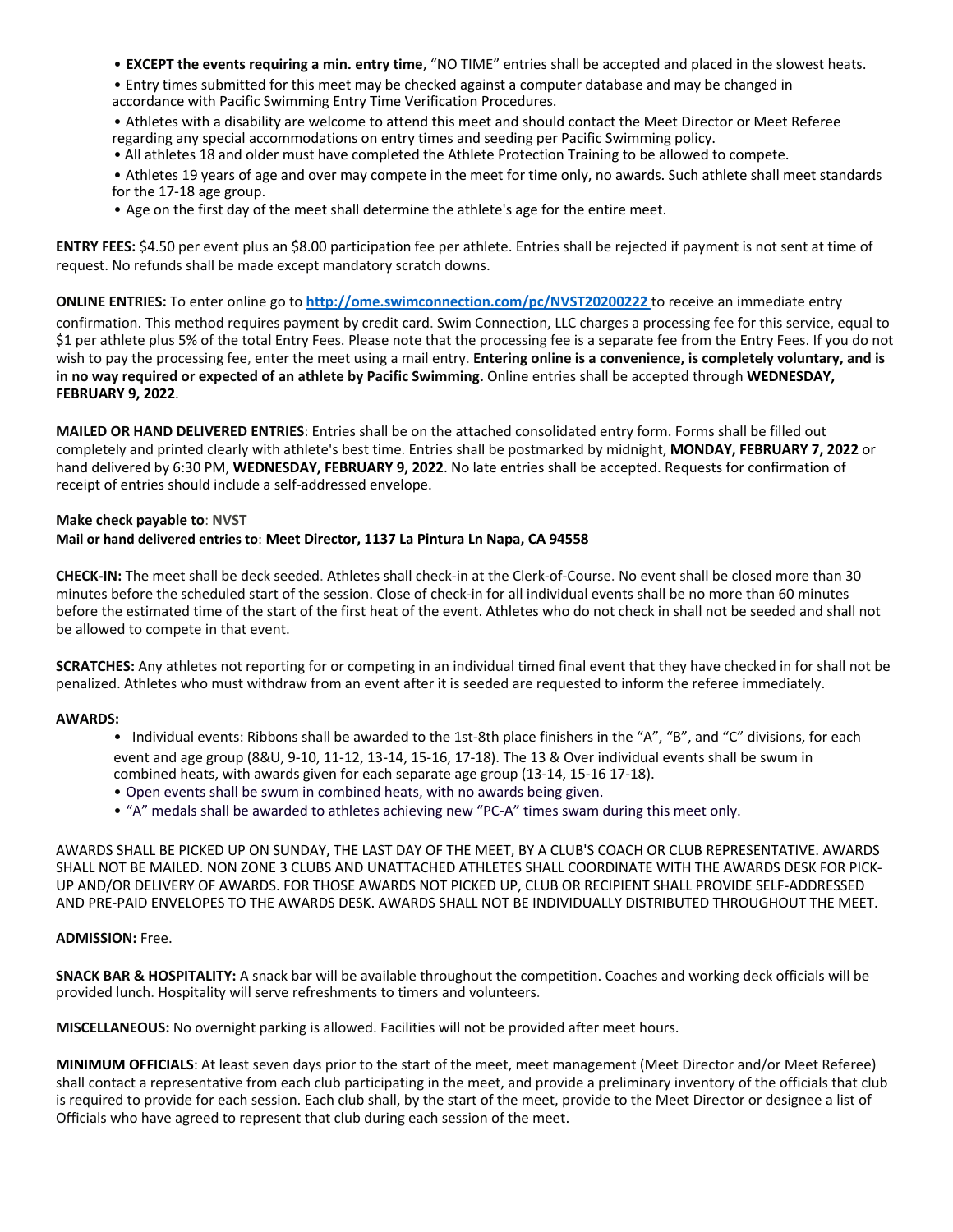At the meet, meet management shall conduct an inventory of officials, and shall compare the number of athletes entered in each session by each club with the number of officials present representing each club. If meet management certifies that a club has not provided sufficient officials for any session of the meet in accordance with the table below, excluding finals in a prelims and finals meet, the club shall be fined \$100 per missing official per session of the meet.

| Club athletes entered in session | Trained and carded officials required |
|----------------------------------|---------------------------------------|
| $1 - 10$                         |                                       |
| $11 - 25$                        |                                       |
| 26-50                            |                                       |
| 51-75                            |                                       |
| 76-100                           |                                       |
| 100 or more                      |                                       |

\*Zone 3 shall include assigned and working Colorado, Intermediary/ Chief Timing Judge, and Computer operator in the count of officials for a session although these positions are not carded. Zone 3 shall accept uncarded Trainees in the count of officials for up to two sessions. Clubs may use officials "borrowed" from other clubs, or unattached officials at the meet who agree, to fulfill their obligation under the rule

|                                                                                  | <b>SATURDAY, FEBRUARY 19</b> |               |  |  |
|----------------------------------------------------------------------------------|------------------------------|---------------|--|--|
| <b>EVENT#</b>                                                                    | <b>EVENT</b>                 | <b>EVENT#</b> |  |  |
|                                                                                  | OPEN 400IM                   |               |  |  |
| 101                                                                              | GIRLS Min Time: 6:24.19      | 102           |  |  |
|                                                                                  | BOYS Min Time: 6:13.09       |               |  |  |
| 103                                                                              | 11-12 100 FLY                | 104           |  |  |
| 105                                                                              | 9-10 100 FLY                 | 106           |  |  |
| 107                                                                              | 8 & U 50 FLY                 | 108           |  |  |
| 109                                                                              | 13 & OVER 200 FLY            | 110           |  |  |
| 111                                                                              | 11-12 50 BACK                | 112           |  |  |
| 113                                                                              | 9-10 50 BACK                 | 114           |  |  |
| 115                                                                              | 8 & U 25 BACK                | 116           |  |  |
| 117                                                                              | 13 & OVER 200 BACK           | 118           |  |  |
| 119                                                                              | 11-12 200 BREAST             | 120           |  |  |
| 121                                                                              | 9-10 100 BREAST              | 122           |  |  |
| 123                                                                              | 8 & U 25 BREAST              | 124           |  |  |
| 125                                                                              | 13 & OVER 100 BREAST         | 126           |  |  |
| 127                                                                              | 11-12 200 FREE               | 128           |  |  |
| 129                                                                              | 9-10 100 FREE                |               |  |  |
| 131<br>8 & U 50 FREE                                                             |                              | 132           |  |  |
| 133                                                                              | 13 & OVER 100 FREE           | 134           |  |  |
| 135                                                                              | 11-12 50 FREE                | 136           |  |  |
| 137                                                                              | 9-10 100 IM                  | 138           |  |  |
| 139                                                                              | 8 & U 100 IM                 | 140           |  |  |
| 141                                                                              | 13 & OVER 50 FREE            | 142           |  |  |
| OPEN 500 FREE<br>143<br>GIRLS Min Time: 7:09.09<br><b>BOYS Min Time: 6:57.29</b> |                              | 144           |  |  |

# **EVENTS**

|               | <b>SUNDAY, FEBRUARY 20</b>                                            |               |
|---------------|-----------------------------------------------------------------------|---------------|
| <b>EVENT#</b> | <b>EVENT</b>                                                          | <b>EVENT#</b> |
| 201           | OPEN 200IM                                                            | 202           |
| 203           | 11-12 100 BREAST                                                      | 204           |
| 205           | 9-10 50 BREAST                                                        | 206           |
| 207           | 8 & U 50 BREAST                                                       | 208           |
| 209           | 13 & OVER 200 BREAST                                                  | 210           |
| 211           | 11-12 100 BACK                                                        | 212           |
| 213           | 9-10 100 BACK                                                         | 214           |
| 215           | 8 & U 50 BACK                                                         | 216           |
| 217           | 13 & OVER 100 BACK                                                    | 218           |
| 219           | 11-12 200 FLY                                                         | 220           |
| 221           | 9-10 50 FLY                                                           | 222           |
| 223           | 8 & U 25 FLY                                                          | 224           |
| 225           | 13 & OVER 100 FLY                                                     | 226           |
| 227           | 11-12 100 FREE                                                        | 228           |
| 229           | 9-10 200 FREE                                                         | 230           |
| 231           | <b>8&amp;U25 FREE</b>                                                 | 232           |
| 233           | 13 & OVER 200 FREE                                                    | 234           |
| 235           | 11-12 100 IM                                                          | 236           |
| 237           | 9-10 50 FREE                                                          | 238           |
| 239           | 8 & U 100 FREE                                                        | 240           |
| 241           | OPEN 1000 FREE<br>GIRLS Min Time: 14:48.09<br>BOYS Min Time: 14:32.59 | 242           |

Use the following URL to find the time standards: http://www.pacswim.org/swim-meet-times/standards